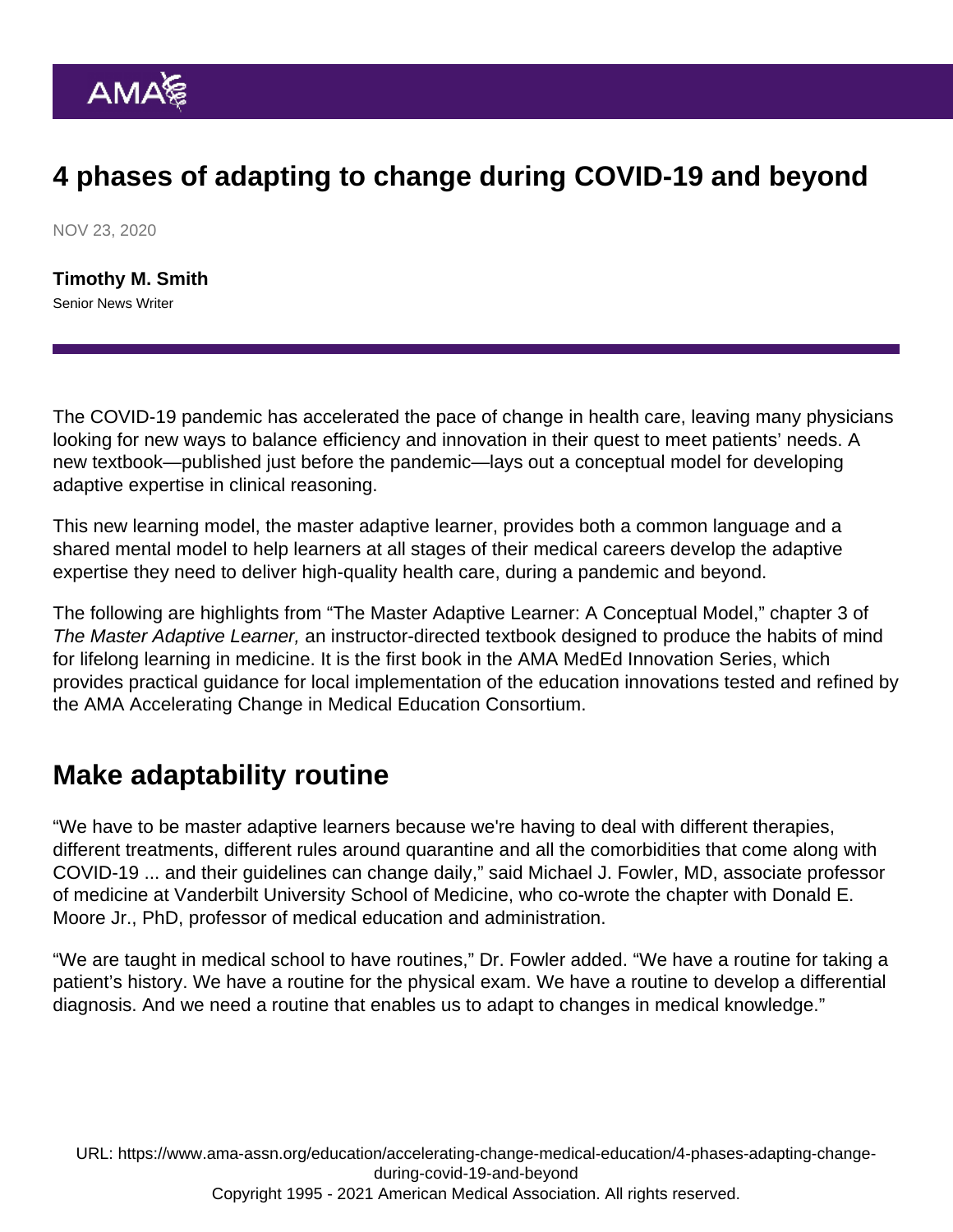Master adaptive learning provides just such a model, the authors noted, by cultivating three complementary approaches to thinking that address uncertainty: metacognitive monitoring, or reflection; metacognitive control, or critical thinking; and a predisposition to learn, or growth mindset.

Find out [why the physician of the future is a master adaptive learner](https://www.ama-assn.org/education/accelerating-change-medical-education/why-physician-future-master-adaptive-learner).

## Set it in motion

"A clinician whose performance is characterized by adaptive expertise manages routine patients with known approaches and challenging patients with innovative approaches," the authors wrote. In practice, the latter involves these four phases, some of which may overlap.

Planning. This starts when a physician experiences cognitive dissonance because an established treatment isn't working. It "consists of recognizing a gap in practice, determining what needs to be learned and creating a goal to guide learning activities," the authors wrote.

Learning. The master adaptive learner then takes formal and informal approaches to learning. She first carefully studies signs and symptoms in patients for whom a diagnosis or treatment plan was ineffective, which activates "encapsulated" biomedical knowledge—concepts stowed away in longterm memory. She might then also conduct PubMed searches on the topic, reach out to colleagues for ideas and attend relevant patient care conferences.

Assessing. "Informed self-assessment is the central activity during the assessing phase," the authors wrote, adding that this involves using external standards, externally generated data and external feedback. Examples include reaching out to quality improvement staff for help in comparing one's performance with institutional standards and asking a senior colleague to provide clear, timely, specific and constructive feedback.

Adapting. In this final phase, the physician integrates the new approach she has learned into her daily routine. This can take place on several levels—in the microsystem, namely clinical encounters; in the mesosystem, which includes the lab and other patient care support services; and in the macrosystem, such as hospital-wide protocols or social services.

Other chapters in The Master Adaptive Learner include "How Do You Measure the Master Adaptive Learner," How Will the Master Adaptive Learner Process Work in the Classroom," and "How Will the Master Adaptive Learner Process Work at the Bedside?"

Developing the skills of a master adaptive learner should begin in medical school with case-based learning during the initial years. And later, in the clinical years, such learning should focus on the development of capabilities in metacognitive monitoring, or reflection and metacognitive control, or

URL: [https://www.ama-assn.org/education/accelerating-change-medical-education/4-phases-adapting-change](https://www.ama-assn.org/education/accelerating-change-medical-education/4-phases-adapting-change-during-covid-19-and-beyond)[during-covid-19-and-beyond](https://www.ama-assn.org/education/accelerating-change-medical-education/4-phases-adapting-change-during-covid-19-and-beyond) Copyright 1995 - 2021 American Medical Association. All rights reserved.